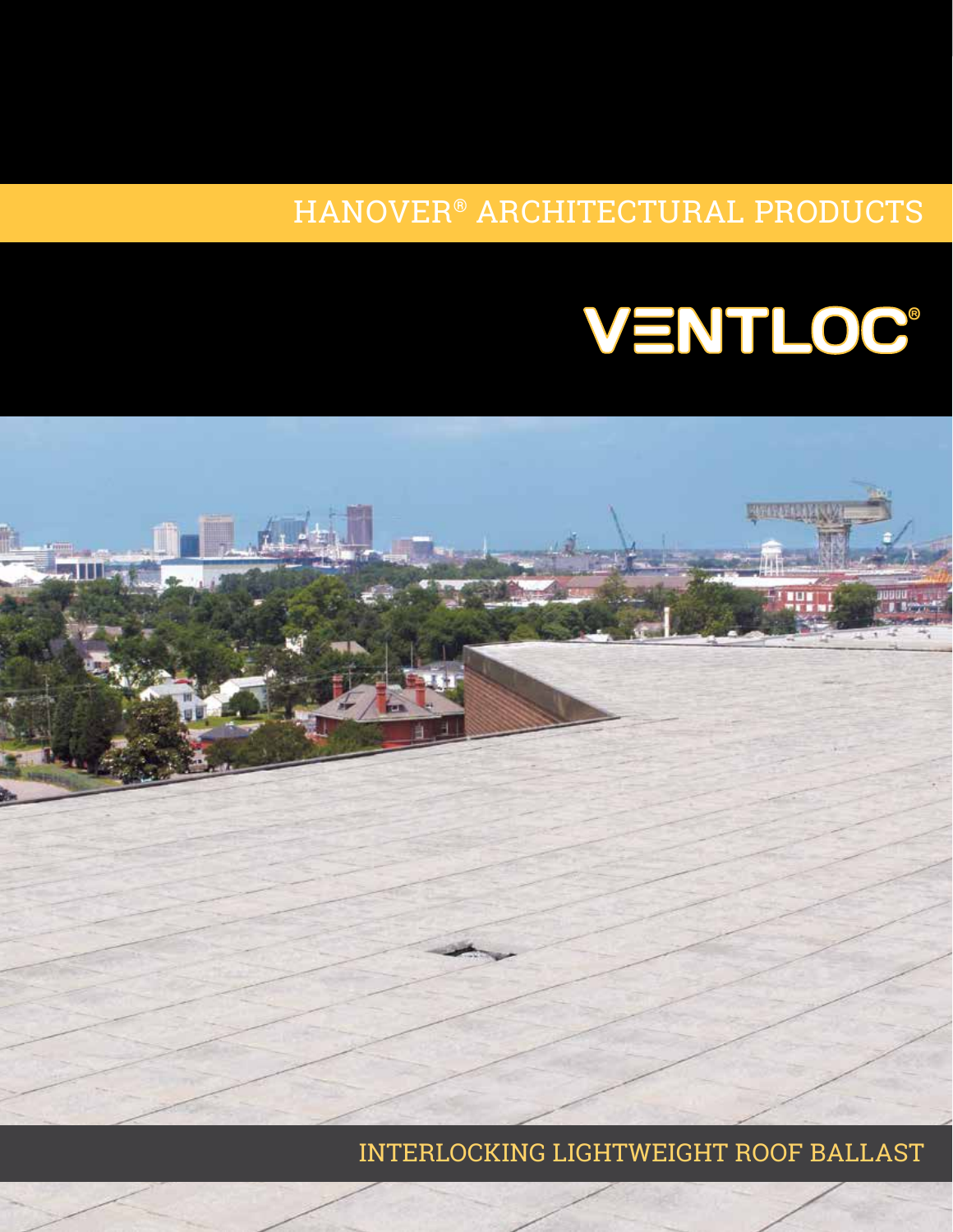## **VENTLOC®**

Taking into consideration the effect of roof pressures and wind uplift, Hanover® developed an improved ballast paver. Hanover's goal was to develop a roof paver which would perform at high wind speeds and bring improved ballast qualities to the roof industry.

After extensive research and wind testing, Hanover<sup>®</sup> is proud to announce the NEW & IMPROVED Ventloc® Paver. Ventloc® is the only ballast paver in the industry which enables the transfer of air pressures. Its patented design offers superior wind uplift resistance in a high quality concrete roof paver. Hanover's Ventloc® Paver is an extraordinary breakthrough in roof ballast pavers.

## **CONTENTS**

- NEW & IMPROVED Ventloc® 3
- Test Report 4
- Technical Data & Colors 4
- Wind Pressure & Uplift 5
- Installation Guidelines 6

NEW & IMPROVED VENTLOC® LIGHTWEIGHT ROOF BALLAST PAVERS PROVIDE SUPERIOR WIND UPLIFT RESISTANCE.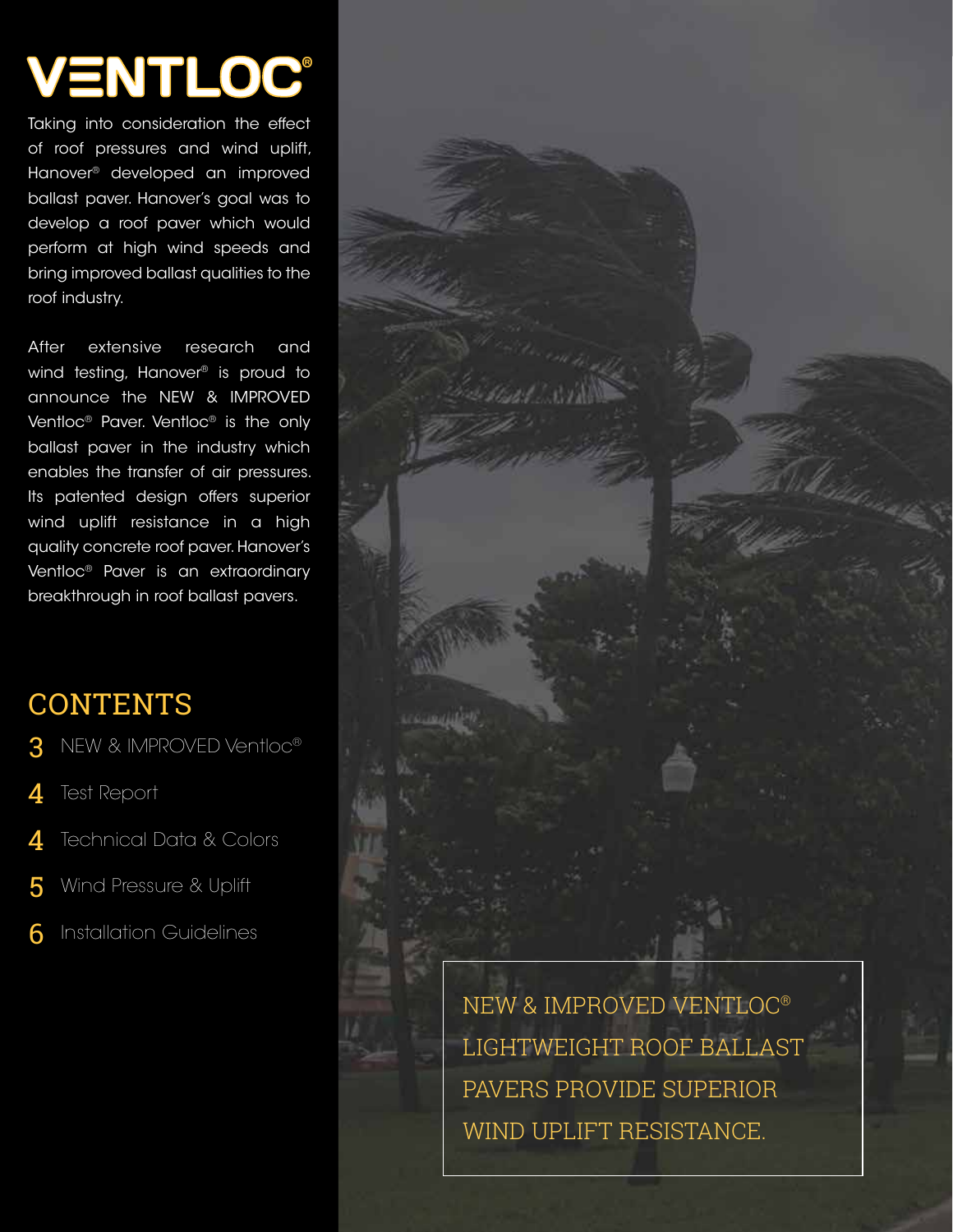#### VENTLOC® | INTERLOCKING LIGHTWEIGHT ROOF BALLAST 3



Ventloc® provides superior wind uplift resistance at wind speeds up to 130 mph. Designed with tongue and groove sides and a patented venting edge that enables the rapid transfer of over paver to under paver pressures (known as pressure equalization\*), this unique combination results in a significant enhancement of lightweight paver system wind uplift resistance. The patented interlocking tongue and groove design creates a monolithic paver surface in which an individual paver is no longer the weakest link.

Ventloc's high compressive strength provides a solid surface to withstand severe weather conditions, UV attack and physical abuse. A solid roof surface is maintained to provide the ultimate protection from extreme weather conditions.

Ventloc® can be installed on a protected membrane system up to and including a slope of 2" in 12". Multi-directional under

surface water drainage has been incorporated into the air vent design.

Sized at 11  $3/4''$  x 17  $5/8''$  x 2". Ventloc® is stocked in a Natural color with a Natural finish. Ventloc® is available in all of Hanover's standard colors as well as a Tudor® finish. Additional colors are available when quantities permit. When reflective properties are important, White is available.

Hanover's Ventloc® is stocked in two weights – Standard and Heavy weight. The standard weight



Shown in White with Natural Finish

Ventloc® is 15-17 lbs/sf and the heavyweight Ventloc® is 18-20 lbs/sf. Custom weights can be accommodated to meet specific design requirements. Weight is distributed evenly in comparison to stone ballast. With stone ballast, weight can shift and vary.



U.S. Patent #5,887,397.Other patents pending.

- Vents enable rapid transfer of air pressures
- Patented tongue and groove design
- Limited pedestrian use
- Multi-directional under surface water drainage
- Stocked in Natural color with a Natural finish
- Available in Hanover's standard colors as well as Glacier White
- Fire Resistant Class A Rating
- Stocked in two weights with custom weight options available
- Uniform weight distribution

PLEASE NOTE: Hanover's Glacier White can vary slightly by product type because of raw material variation. It is suggested that actual samples be requested before making the final color selection.

\*Pressure equalization = The newly designed slots (or vents) in the Ventloc® edges of adjacent pavers allow transfer of top surface pressures to the underneath side which results in a pressure equalization effect that reduces net paver wind uplift.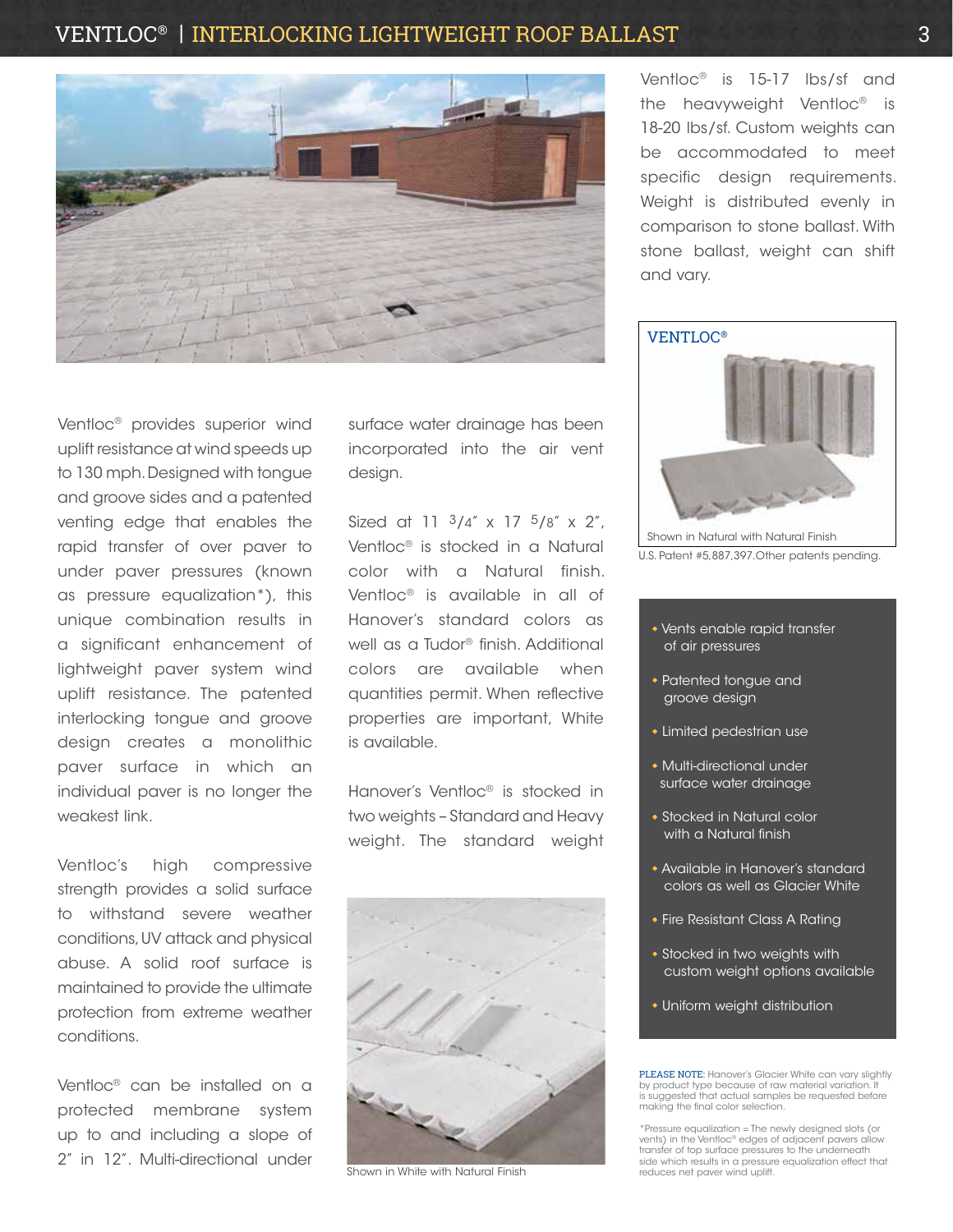#### 4 VENTLOC® | TEST REPORT

#### THE VENTS MAKE A DIFFERENCE.

Ventloc's patented venting edge enables the rapid transfer of over paver to under paver pressures. The transfer of pressures through Ventloc's vented edge has been tested and proven to provide the best lightweight paver wind uplift resistance in the industry.

Ventloc® was tested at Intertek ATI incorporating three different conditions - no parapet,12" parapet and 24" parapet. Edge termination/ containment was used on all three conditions. Wind speeds began at 40 mph and were increased to 130 mph at 30 second intervals. Wind was blown at the specimen both perpendicularly and parallel to the joint alignment. In all three conditions, for both the standard weight and the heavy weight, results were the same. No movement was observed.

Pressures were recorded at four different locations – top, bottom and both ends. Ventloc's equalization was maintained at a near zero value from the top surface to the underneath side of the paver, clearly demonstrating that the vents are transferring pressures. Refer to Ventloc® Test Report 11.4.15. Ventloc's ability to equalize pressures, along with its true interlocking design, provides a much more wind resistant installation than pavers without vents.

#### PROJECT ANALYSIS IS REQUIRED BEFORE SPECIFICATION

Recognizing the importance of individual project analysis, Hanover® will need the following information as a minimum to determine suitability of the application:

- Roof sector height
- Parapet height (s)
- Job location
- City Design Wind Speed
- Copy of any available wind engineering studies (showing roof plan wind uplift predicted negative uplift pressures)
- Roof sector(s) identification (i.e. A, B, C)
- Roof plan

Hanover® commissions several wind consultants and engineers who have many years of experience dealing with roof wind design. Complete the Building Wind Design Criteria form and submit to Hanover. Forms can be downloaded from www. hanoverpavers.com. Each form will be reviewed by our consultants and will be returned to the sender to aid in the bidding process.

#### VENTLOC® | TECHNICAL DATA & COLORS

| RELATIVE STRENGTHS & PACKAGING |                               |                        |
|--------------------------------|-------------------------------|------------------------|
| STANDARD WEIGHT, NATURAL       | <b>STANDARD WEIGHT, WHITE</b> | HEAVY WEIGHT, NATURAL  |
| Compressive: 7,080 psi         | Compressive: 6,720 psi        | Compressive: 7,770 psi |
| Absorption: 2.16%              | Absorption: 1.87%             | Absorption: 1.78%      |
| Density: 117.4 lb/ft3          | Density: 120.7 lb/ft3         | Density: 138.8 lb/ft3  |
| SF/Pc: 1.5                     | SF/Pc: 1.5                    | SF/Pc: 1.5             |
| Lbs/PC: 24                     | Lbs/PC: 24                    | Lbs/PC: 30             |
| Lbs/SF: 15 - 17                | $Lbs/SF: 15 - 17$             | Lbs/SF: 18 - 20        |
| Pcs/Cube: 80                   | Pcs/Cube: 80                  | Pcs/Cube: 80           |
| Lbs/Cube: 1929.60              | Lbs/Cube: 1929.60             | Lbs/Cube: 2488         |



Ventloc® is stocked in a Natural color with a Natural finish. Ventloc® is available in all of Hanover's standard colors as well as a Tudor® finish. Additional colors are available when quantities permit. When reflective properties are important, White is available.

| <b>SRI VALUES</b>   |                     |  |
|---------------------|---------------------|--|
| Natural             | White               |  |
| Reflect. Avg: 0.202 | Reflect. Avg: 0.627 |  |
| Emitt. Avg: 0.92    | Emitt. Avg: 0.91    |  |
| l SRI: 20.0         | SRI: 76.0           |  |

PLEASE NOTE: Hanover's White can vary slightly by product type because of raw material variation. It is suggested that actual samples be requested before making the final color selection.

The test specimens were evaluated in accordance with the following methods.

• ASTM C936/C936M-15, Standard Specification for Solid Concrete Interlocking Paving Units • ASTM C140/140M-15, Standard Test Methods for Sampling

and Testing Concrete Masonry Units and Related Units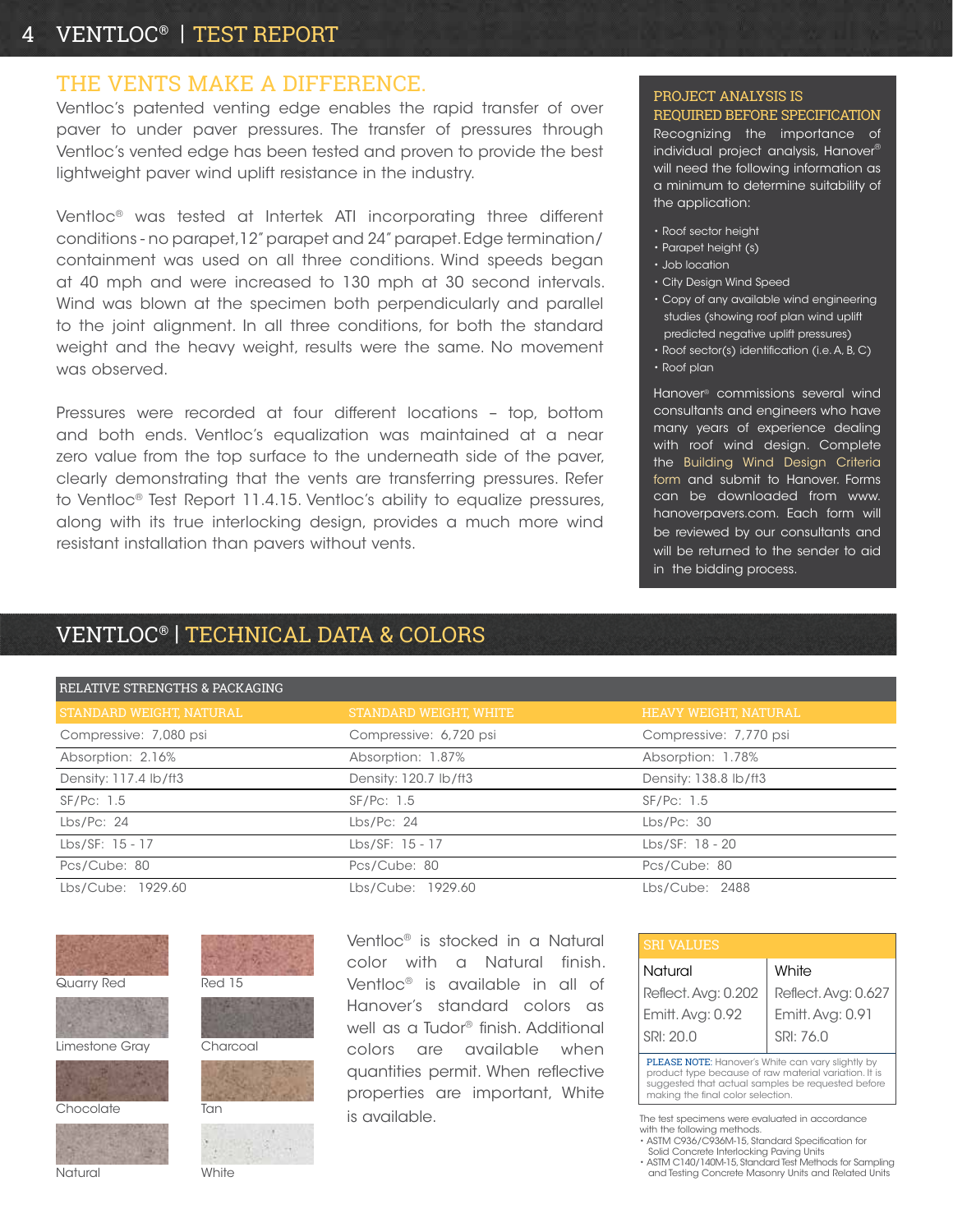#### VENTLOC<sup>®</sup> | WIND PRESSURE & UPLIFT 5

#### **WIND PRESSURE**

When wind flows around a building, it can produce some very high suction pressures. These occur mainly at the leading edges. The flatter the roof, the higher the suction forces are on the roof.

Moving air affects the building or structure by exerting pressure on it. Pressure varies with the velocity of the air (speed and direction) and also with the shape and orientation of the structure. When the wind is forced over the top of a building roof's edge, a phenomena called "flow separation" occurs. This separation creates a negative uplifting pressure. The higher the wind speed, the higher the negative uplifting force which is measured in pounds per square foot, or PSF. (i.e. Up to 30 feet in elevation, a wind speed of 130 mph equates to a negative 43 PSF uplifting force).

FIGURE 1 and FIGURE 2 show two different scenarios in which flow separation occurs.

#### **WIND UPLIFT LOADS**

Wind Uplift occurs when wind flow pressures create a strong lifting effect, much like the effect on airplane wings. Wind flow over a roof creates vortices known as

VENTLOC® AIR VENTS ENABLE RAPID TRANSFER OF OVER PAVER TO UNDER PAVER PRESSURES.



whirlwinds that create an uplifting force on roof components. Additionally, positive pressure buildings (HVAC creates positive air flow out of a building) can create an upward push on the roof system at openings. The unique Ventloc® air transfer passageways help negate these positive and negative pressures, providing stability to the paver ballast system.

Wind that is deflected at roof edges, roof peaks or obstructions will cause a large drop in air pressure immediately above the paver's surface in certain zones of the roof (i.e. near corners and walls). Typical roof ballast pavers without vents, which are not specifically designed for wind Note that edge termination is the most critical aspect of proper roof wind design. Contact Hanover® regarding options for the proper edge termination for your application.

**PROPER EDGE TERMINATION**

resistance, allow under paver air volume to collect. If the air pressure underneath the paver is not transferred, the resultant pressure difference creates an uplifting force. With no way for the pressure to equalize and no true interlock from one paver to the next, the uplifting force can only be countered by the weight of the individual paver itself. Therefore, ballast dislodgement will occur, resulting in roof ballast failure.